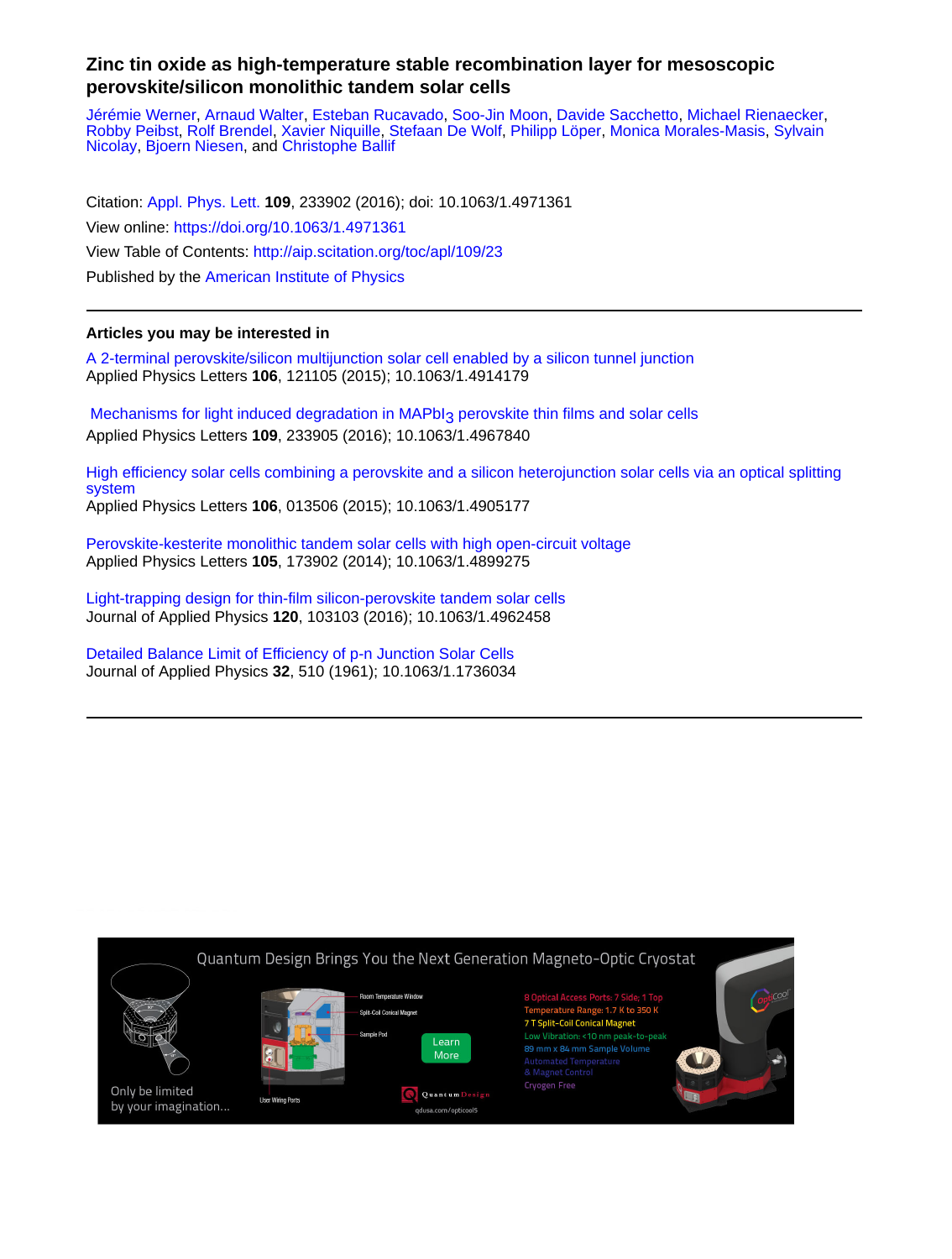

## [Zinc tin oxide as high-temperature stable recombination layer](http://dx.doi.org/10.1063/1.4971361) [for mesoscopic perovskite/silicon monolithic tandem solar cells](http://dx.doi.org/10.1063/1.4971361)

Jérémie Werner,<sup>1</sup> Arnaud Walter,<sup>2</sup> Esteban Rucavado,<sup>1</sup> Soo-Jin Moon,<sup>2</sup> Davide Sacchetto,<sup>2</sup> Michael Rienaecker,<sup>3</sup> Robby Peibst,<sup>3</sup> Rolf Brendel,<sup>3</sup> Xavier Niquille,<sup>1</sup> Stefaan De Wolf,<sup>1,a)</sup> Philipp Löper,<sup>1</sup> Monica Morales-Masis,<sup>1</sup> Sylvain Nicolay,<sup>2</sup> Bjoern Niesen,<sup>1,2</sup> and Christophe Ballif<sup>1,2</sup>

 ${}^{1}$ Ecole Polytechnique Fédérale de Lausanne (EPFL), Institute of Microengineering (IMT), Photovoltaics and Thin-Film Electronics Laboratory, Rue de la Maladière 71b, 2002 Neuchâtel, Switzerland  $^{2}$ CSEM, PV-Center, Jaquet-Droz 1, 2002 Neuchâtel, Switzerland <sup>3</sup>Institute for Solar Energy Research Hamelin (ISFH), D-31860 Emmerthal, Germany

(Received 28 September 2016; accepted 21 November 2016; published online 5 December 2016)

Perovskite/crystalline silicon tandem solar cells have the potential to reach efficiencies beyond those of silicon single-junction record devices. However, the high-temperature process of  $500^{\circ}$ C needed for state-of-the-art mesoscopic perovskite cells has, so far, been limiting their implementation in monolithic tandem devices. Here, we demonstrate the applicability of zinc tin oxide as a recombination layer and show its electrical and optical stability at temperatures up to 500 °C. To prove the concept, we fabricate monolithic tandem cells with mesoscopic top cell with up to 16% efficiency. We then investigate the effect of zinc tin oxide layer thickness variation, showing a strong influence on the optical interference pattern within the tandem device. Finally, we discuss the perspective of mesoscopic perovskite cells for high-efficiency monolithic tandem solar cells. Published by AIP Publishing. [[http://dx.doi.org/10.1063/1.4971361\]](http://dx.doi.org/10.1063/1.4971361)

Perovskite solar cells have made tremendous progress in a very short time, reaching now initial efficiencies above  $22\%$ .<sup>[1](#page-4-0)</sup> In parallel to the single-junction development, perovskite materials were shown to have excellent properties for tandem applications, allowing for rapid advances, such that efficiencies beyond 20% on both monolithic and 4-terminal tandem architectures have already been reached, $2-5$  with reported record 4 terminal measurements of  $25.2\%$  $25.2\%$  $25.2\%$ .<sup>5</sup>

So far, the research focused mainly on silicon heterojunction bottom cells, $3-5$  as these devices combine record operating voltages with an excellent infrared response, and ease of contacting with a full transparent conducting oxide (TCO) coverage on both sides of the device. However, due to their sensitivity to process temperature above 200–300 $\,^{\circ}$ C, this type of bottom cell is not compatible with high-efficiency mesoscopic perovskite top cells. Indeed, this perovskite cell architecture, which is at the origin of all recently certified single-junction efficiency records, $1,7-9$  is commonly based on a mesoporous  $TiO<sub>2</sub>$  scaffold layer, which typically requires a 500 °C annealing step prior to perovskite absorber deposition. Most diffused-junction silicon solar cells could be designed to be compatible with a 500 $\mathrm{^{\circ}C}$  step, as they undergo typical diffusion/oxidation or firing steps close to  $900^{\circ}$ C.

Incorporating this type of perovskite cell in a monolithic tandem therefore requires both the silicon bottom cell and intermediate recombination layer to be stable up to a temperature of 500 °C. Typical additional requirements for an efficient intermediate recombination layer are appropriate band energetics to guarantee efficient interband tunneling with the underlying silicon device, high optical transparency (especially between 600 nm and 1200 nm), as well as chemical stability and process simplicity.

Mailoa et al. demonstrated the use of a partially crystalline  $n^{++}$  a-Si/p<sup>++</sup> c-Si tunnel junction made by plasmaenhanced chemical vapor deposition, which required a very careful control of the deposition conditions and post-deposition annealing.<sup>[2](#page-4-0)</sup> In contrast, transparent conducting oxides (TCOs) have already proven their simplicity of application and effectiveness as recombination layers in monolithic tandem solar cells. $3-5$  $3-5$  $3-5$  However, the commonly used indium tin oxide (ITO) or indium zinc oxide (IZO) is neither electrically nor optically stable upon annealing in an oxygen containing environment at  $500\,^{\circ}\text{C}$  and therefore is not compatible with the mesoscopic perovskite top cell fabrication procedure.

Here, we present a simple method to combine a mesoscopic perovskite top cell with a homojunction silicon bottom cell, using a sputtered zinc tin oxide (ZTO) recombination layer. ZTO has previously been used as an electron transport layer in organic optoelectronic devices $10,11$  and in thin-film transistors as the channel material.<sup>12,13</sup> It was shown to be a promising indium-free n-type metal oxide with high electron mobility and transparency, as well as good temperature stability and mechanical integrity.<sup>14</sup> These properties qualify ZTO as an attractive candidate for the integration in monolithic tandem devices as an intermediate recombination layer. In this article, we demonstrate the thermal stability of optical and electrical properties up to 500 °C, suggesting that it can indeed be used effectively in a tandem solar cell as a recombination layer. As a proof-of-principle, we fabricated monolithic tandem cells with efficiencies up to 16%, with an aperture area of 1.43 cm<sup>2</sup>. Finally, we experimentally show how the variation

a)Present address: King Abdullah University of Science and Technology (KAUST), KAUST Solar Center (KSC), Thuwal 23955-6900, Saudi Arabia.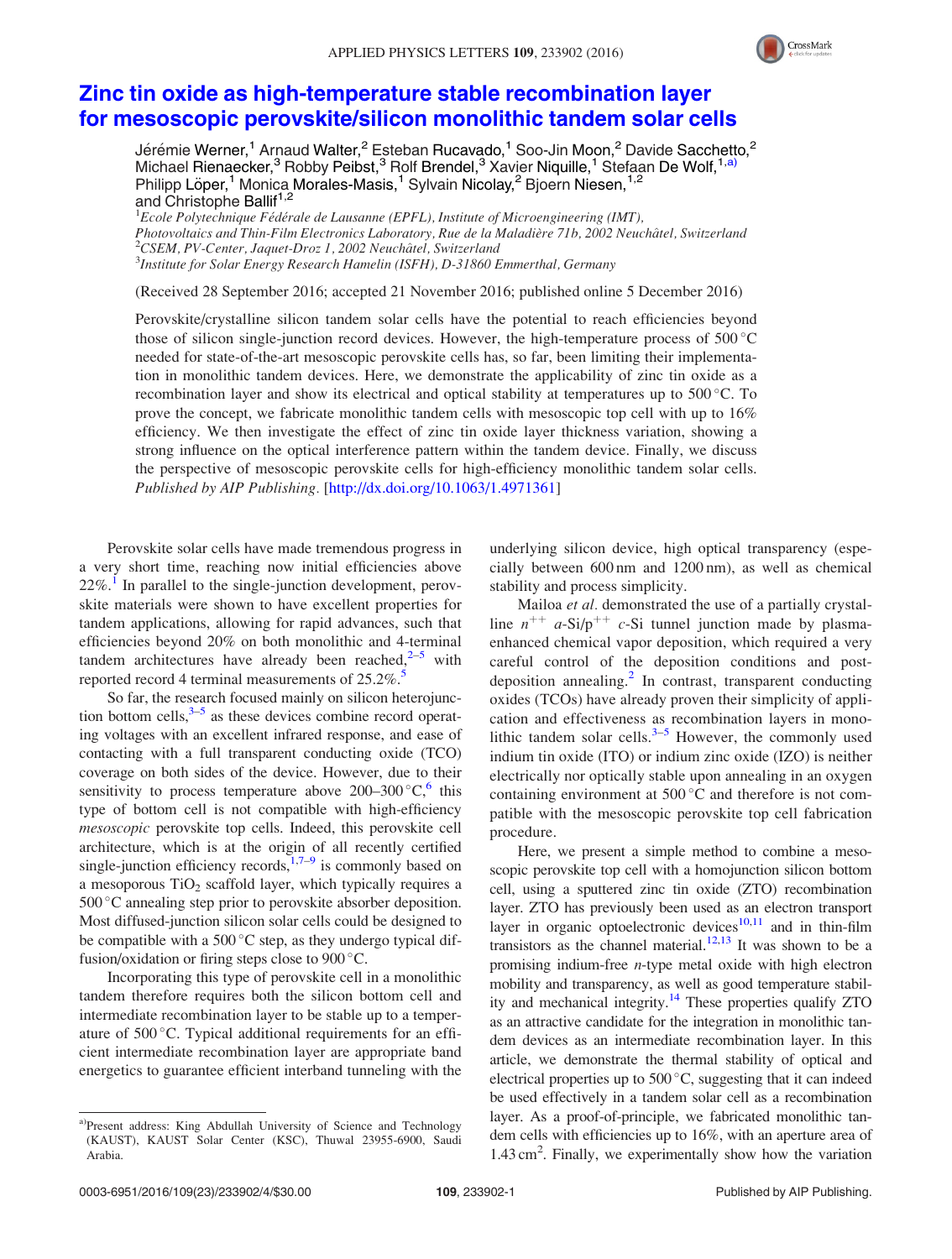of the recombination layer thickness influences the optical interference pattern in the device.

Bottom cell fabrication started with electrical junction formation in n-type silicon wafers. For this, silicon oxide layers were thermally grown on both wafer surfaces. The active device area was then defined by removing the oxide on the front side of the Si wafers, followed by boron implantation, thus forming a hole-collecting emitter. On the rear side, the surface-passivating silicon oxide layer was laserpatterned and phosphorus implanted for local contact and back surface field formation. We remark that the used wafers featured mirror-polished front sides (and a lapped back side), to avoid shunting of the solution processed top cell. To ensure the absence of a native  $SiO<sub>2</sub>$  layer, we performed a HF dip before the TCO (ITO or ZTO) was directly sputtered onto the boron-implanted silicon surface, followed by the perovskite top cell deposition. The top cell was composed of a sputtered compact  $TiO<sub>2</sub>$  layer (c-TiO<sub>2</sub>), a  $TiO<sub>2</sub>$  scaffold layer (m-TiO<sub>2</sub>) annealed at  $500^{\circ}$ C, a CH<sub>3</sub>NH<sub>3</sub>PbI<sub>3</sub> perovskite layer, and a spiro-OMeTAD/ $MoO<sub>x</sub>/IO:H/ITO$  top electrode, as described in more detail in [supplementary material](ftp://ftp.aip.org/epaps/appl_phys_lett/E-APPLAB-109-044649) and illustrated in Figure 1.

As ITO is one of the most commonly used TCOs in photovoltaics, it was naturally our initial choice for the intermediate recombination layer. However, strong degradation could be observed on finished monolithic tandem cells with poor current-voltage  $(J-V)$  characteristics, similar to the example shown in Figure  $2(a)$ . Electrical characterization of the ITO layers on glass before and after annealing at  $500^{\circ}$ C showed a strong reduction in carrier density, which is attributed to a filling of the oxygen deficiencies, by oxygen diffusion from the air or from the capping  $TiO<sub>2</sub>$  layer. Consequently, a massive drop in conductivity from initially 2207  $(\Omega \text{ cm})^{-1}$  (mobility:  $36.8 \text{ cm}^2/\text{V s}$ ; carrier concentration:  $3.7 \times 10^{20} \text{ cm}^{-3}$ ; see Figure S6) could be observed, making the films essentially non-measurable with our Hall-effect setup after the complete annealing sequence. The strongly increased resistance in this recombination layer is believed to be responsible for the nonfunctional tandem devices.

In contrast, ZTO showed an improvement in the electrical and optical properties upon annealing at  $500\,^{\circ}\text{C}$  in air, as presented in Figure [3](#page-3-0). After annealing, the film showed an



FIG. 1. Monolithic tandem cell structure with mesoscopic perovskite top cell and homojunction silicon bottom cell. The SEM image shows a cross-section of a typical perovskite top cell. (BSF = Back Surface Field;  $m-TiO<sub>2</sub> =$  scaffold layer; c-TiO<sub>2</sub> = compact electron transport layer; and Spiro-OMeTAD = hole transport layer.)



FIG. 2. (a) J-V curves of monolithic tandem cells with ITO or ZTO recombination layer. Dashed lines are for forward scans  $(J_{sc}$  to  $V_{oc})$  and solid lines are for reverse scan ( $V_{oc}$  to  $J_{sc}$ ); (b) EQE curves of bottom cells in monolithic tandem devices with different ZTO recombination layer thicknesses.

improved total transmittance, up to 85% at a wavelength of 800 nm. The electrical properties were also enhanced, resulting in an increase in the Hall effect electron mobility from 21.8 to  $35 \text{ cm}^2 \text{V}^{-1} \text{s}^{-1}$  and an improvement in conductivity from 283 to 433  $(\Omega \text{ cm})^{-1}$ , for 150-nm-thick layers on glass substrates. These properties are sufficient to ensure good transverse charge transport through a recombination junction.

We then applied this material in monolithic tandem solar cells as the intermediate recombination layer and investigated the effect of thickness variation from 20 nm to 160 nm. The resulting J-V and external quantum efficiency (EQE) characteristics are given in Figure 2, showing rectifying diode-like curves, in contrast to the series resistance limited ITO-based tandem cells. The J-V curves with thinner ZTO layers were slightly s-shaped around  $V_{\text{oc}}$ . However, this problem disappeared with thicker layers, as shown in Figure  $2(a)$ .

Interestingly, the thickness of this recombination layer had a strong effect on the optical interference pattern in the bottom cell, as revealed by EQE measurements shown in Figure 2(b). In our previous study on *planar* perovskite/sili-con monolithic tandem cells,<sup>[4](#page-4-0)</sup> the recombination layer thickness did not have such a pronounced interference effect. However, the presence of a mesoscopic layer was found not to be the reason for this difference, as shown in Figure S1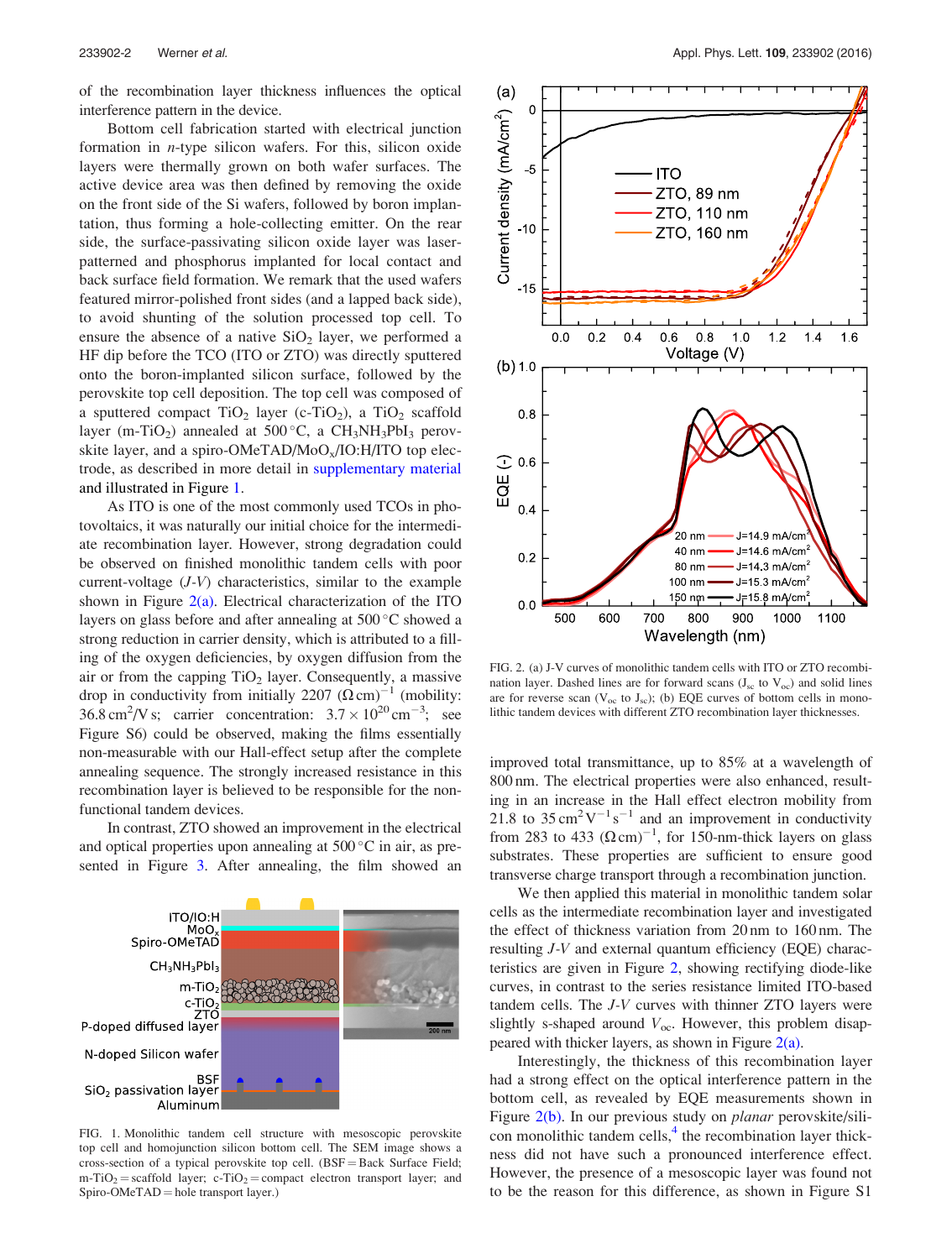<span id="page-3-0"></span>

FIG. 3. UV-vis-NIR spectrophotometric measurements showing the transmittance and absorptance of a 150 nm thick ZTO layer on glass before and after annealing at 500 °C in air. Hall Effect characteristics are also given.  $\mu$  = mobility; N = carrier density;  $\sigma$  = conductivity; and d = thickness.

with scaffold-free tandem cells featuring similar interference pattern modifications with thickness. We believe that the origin of this phenomenon is found in the different refractive indices of the electron transporting layer (ETL): in our present study, we use TiO<sub>2</sub> which has a refractive index of  $\sim$ 2.5 at 800 nm, compared to 1.9 for the fullerene-based ETL used previously.<sup>[4](#page-4-0)</sup> TCOs such as  $IZO<sup>15</sup>$  $IZO<sup>15</sup>$  $IZO<sup>15</sup>$  or ZTO (Figure S2) have refractive indices of about 2 and are therefore better matched to that of the fullerene than  $TiO<sub>2</sub>$ , as shown in Figure S1b. The larger index contrasts between the intermediate recombination layer and the ETL might therefore be the origin of strong internal reflection at this interface (shown in Figure S3), resulting in the importance of the recombination layer thickness in the overall device optics. Advanced optical modelling would be necessary to further study the interplay of these layers and fine-tune their properties.

In this study, the best monolithic tandem cell with an aperture area of  $1.43 \text{ cm}^2$  showed a  $V_{\text{oc}}$  of  $1643 \text{ mV}$  and an initial efficiency of 16.3%, as obtained from J-V characteristics, as shown in Figure  $4(a)$ . During maximum power point tracking, a steady efficiency of 16% was reached (inset to Figure 4(a)). A smaller cell of  $0.25 \text{ cm}^2$  reached 17.4% (16.4% steady-state; Figure S4). The single-junction semitransparent perovskite solar cells processed as references together with the tandem devices had modest efficiencies around 12% with  $V_{\text{oc}}$  values of  $\sim$ 1000 mV (Figure S5). The silicon bottom cells'  $V_{\text{oc}}$  has been estimated from device simulations using Quokka<sup>16</sup> to be around 640 mV. Therefore, the  $V_{\text{oc}}$  of the tandem was close to the sum of the individual  $V_{\text{oc}}$ values of the subcells. Clear potential for  $V_{\text{oc}}$  improvement can be foreseen when comparing the two subcells' performances to their state-of-the-art references in the literature.<sup>6,8</sup> A boost in  $V_{\text{oc}}$  of 100–150 mV for the perovskite cell and 50–100 mV for silicon cells with passivated full area contacts could be expected.

The tandem overall performance was mostly limited by series resistance, reducing the fill factor. Further optimization will be required to reduce interfacial resistances in the device,



FIG. 4. (a) J-V measurements of the best performing  $>1$  cm<sup>2</sup> monolithic tandem with and without antireflective foil (ARF). The inset shows the steady power output measured under maximum power point tracking; (b) EQE and total reflectance measurements of the same device as in (a), with (solid lines) and without (dashed lines) ARF. The total curve is the sum of the top and bottom cell responses.

by a better control on the charge carrier density in the recombination layer, and better rear contact processing.

Figure 4(b) shows the EQE curves for the best large area tandem cell, confirming a closely matched top and bottom cell current generation. The device is, however, still largely limited by reflection and parasitic absorption, similarly to previous reports. $3-5$  Parasitic absorption losses are nevertheless much less prominent compared to the previous work on mesoscopic monolithic tandem cells by Mailoa et al.,<sup>[2](#page-4-0)</sup> resulting in a largely improved current. The top cell current is, however, still limited by strong absorption in the spiro-OMeTAD hole transporting layer at wavelengths <400 nm. This recurrent problem in this device configuration is an important issue to be solved in the future to further improve current generation in the top cell.<sup>[4](#page-4-0)</sup> The bottom cell could be optically improved by introducing a rear-side texture, in order to increase the near-infrared spectral response.<sup>[5](#page-4-0)</sup>

The tandem process demonstrated here could be applied to higher efficiency silicon bottom cells including standard solar cells made by the diffusion/firing process. In such a case, openings should be made in the SiN of the c-Si cells to contact the doped region. Another promising approach would be the use of temperature stable fully passivated